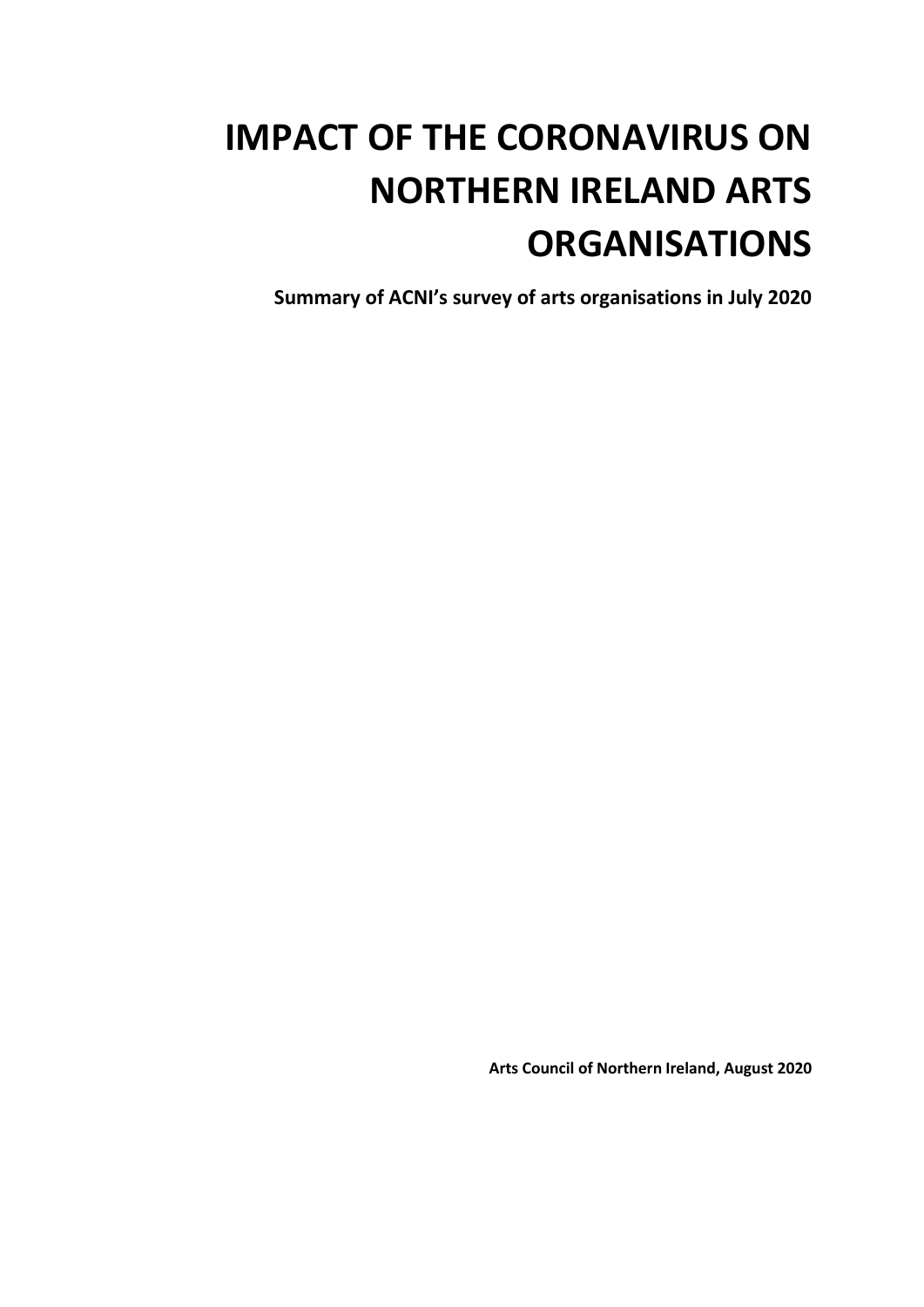## Summary of Findings

**.** 

Covid-19 has created an unprecedented disruption to society since March 2020; almost overnight the economy underwent a drastic change. Arts organisations closed, events were postponed or cancelled, and audiences were simply not permitted to enter arts venues. Audiences and staff members were initially forced to lock down, and the implementation of social distancing has prevented live arts performances and participations.

To assess the situation faced by arts organisations, ACNI ran a survey for NI arts organisations from the 7 July until the 22 July, and it was further extended for an additional week until the 31 July 2020. A total of 129 responses were received.

Organisations participating in this survey estimate a loss of 180,000 arts activities and 3,000,000 audience members from engaging in the arts since lockdown began until September 2020. The loss of these events have prevented 36,000 work opportunities for NI artists and freelance creatives.

The arts are an important cultural and social asset, known to have health and wellbeing benefits to those participating in or attending.

Evidence suggests the pressure of lock down and social distancing has led to declining mental health<sup>1</sup>, in part due to the absence of live events. Audiences are missing engaging in the arts<sup>2</sup> and survey findings show the majority of respondents would be willing to attend venues if social distancing measures are put in place<sup>3</sup>.

Despite this and in line with the Executive's five stage plan, cultural organisations were some of the last services to open and even now, they are only operating on a restricted basis. At the time of writing comparable services such as close contact retail, team sports practice, and restaurants have all opened (the latter with subsidy for customers). The majority of arts performances venues are still closed.

The ability of the arts to contribute to the local economy has been severely compromised as a direct result of the pandemic. The ability of the sector to recover has been compounded by measures adopted by the NI Executive in their recovery plan.

Arts organisations reported average losses of £91,000 in ticket sales and many public and philanthropic funders have either withdrawn or been unable to provide funding. Organisations have been unable to make sufficient cost savings to balance their accounts and 74% predict deficits by the end of the year; which they estimate will be between £6.6-10m for 2020/21.

 $1$  Rising levels of mental distress in the UK population, with one in four (27.3%) potential having clinically significant levels of mental stress compared with one in five before the study (18.9%)[. https://www.city.ac.uk/news/2020/july/study-estimates-impact-covid-19-pandemic](https://www.city.ac.uk/news/2020/july/study-estimates-impact-covid-19-pandemic-uk-mental-health-first-month-lockdown)[uk-mental-health-first-month-lockdown](https://www.city.ac.uk/news/2020/july/study-estimates-impact-covid-19-pandemic-uk-mental-health-first-month-lockdown)

<sup>2</sup> 92% missing attending live events (8,300[\) https://wewillthrive.co.uk/audience-insights/reports/after-the-interval-act-1-insights](https://wewillthrive.co.uk/audience-insights/reports/after-the-interval-act-1-insights)

<sup>372%</sup> consider attending if venues opened with social distancing (4,800[\) https://wewillthrive.co.uk/audience-insights/reports/after-the](https://wewillthrive.co.uk/audience-insights/reports/after-the-interval-act-2)[interval-act-2](https://wewillthrive.co.uk/audience-insights/reports/after-the-interval-act-2)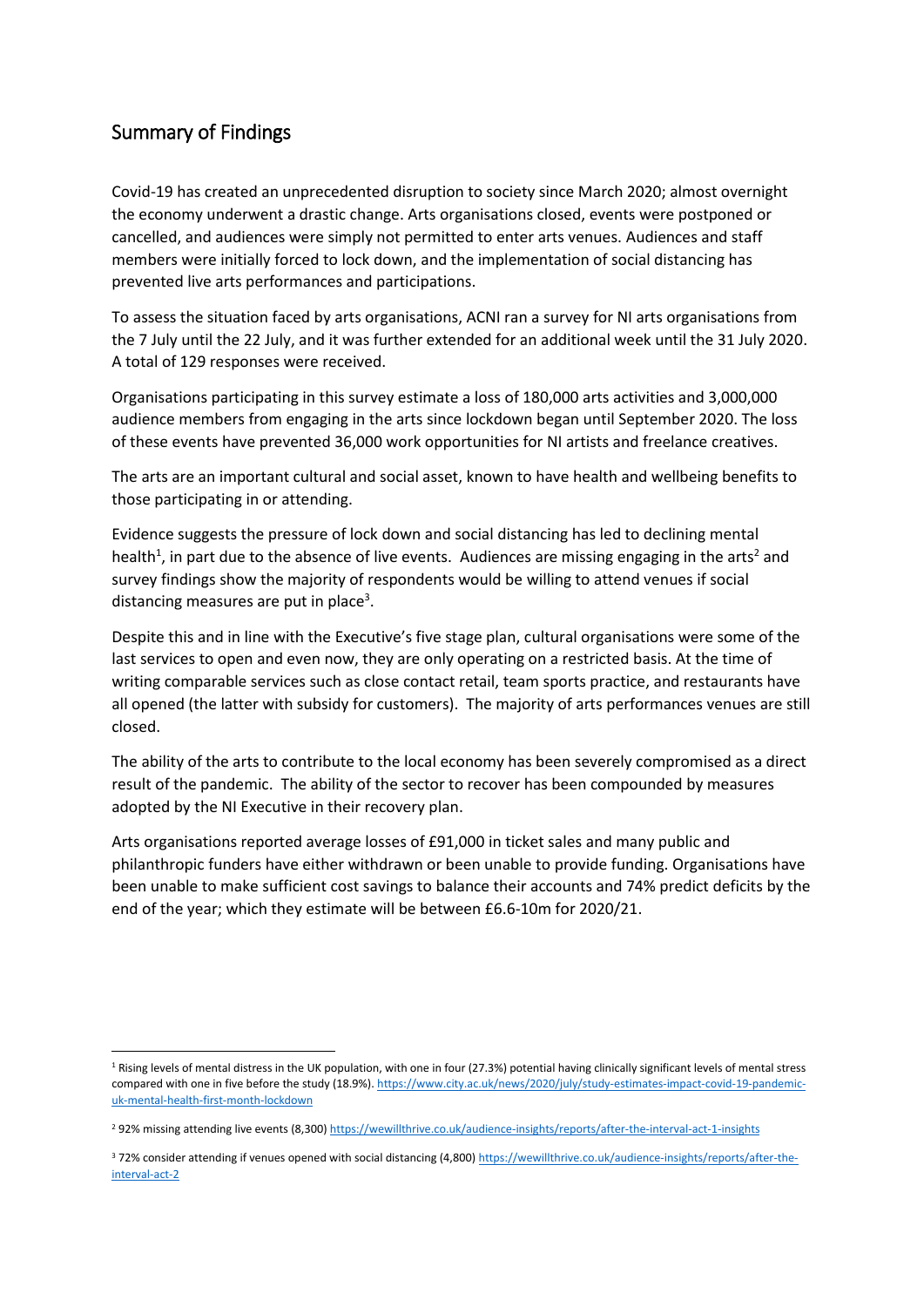The seasonal nature of the arts sector means for many organisations the real financial pressure is still to be fully felt. Respondents expressed concern that government support to date has only helped those with immediate financial concerns. Those organisations supporting the delivery of large scale events, such as festivals, are yet to feel the full impact. It is vital organisations have a

*"*It is important that we try and address these longer term issues as well as the immediate ones if we are we build back a more sustainable sector that contributes to the recovery of NI*."*

cultural offering for 2021/22 to attract audiences back to the arts and this requires staff and financial stability in 2020/21.

Organisations are adapting to the new operating environment. Ninety per cent now deliver content on-line and 80% have deployed a range of new engagement methods. However, less than half have been able to generate income through online content, and where they have, it is just over 10% of the income lost.

Some arts organisations have accessed emergency funding, however the survey has shown that this was not enough to cover their losses. Average income from hardship funding was on average £6,300 per organisation compared with £91k of losses. The charitable status of many arts organisations excluded them from small business grants opportunities.

By September 2020, 30% of arts organisations plan to reopen, however 8% do not plan to reopen before 2021. In order to reopen organisations have many changes to make, both to the physical space they operate in but also to their policies and procedures. These changes come with an estimated cost of £3.7m, however organisations report that reduced numbers due to social distancing will be the single greatest cost of reopening; £2.8m across respondents.

As HMRC's Coronavirus Job Retention Scheme contributions taper off, responding organisations will have to meet additional staff overheads for their full time employees of £840k per month, based on average earnings within Northern Ireland Statistics and Research Agency's Annual Survey of Hours and Earnings 2018. Additional costs will also be incurred for their part time staff.

For a sector that was fragile before the Covid-19 pandemic, the collapse of live arts events and the difficulty in generating income through online delivery will have long term consequences for the NI arts sector. The financial strain faced by arts organisations who have responded to this survey, and the loss of income for their 3,200 employees, is reflective of the situation across the whole NI arts sector. Not just immediate support is require, but longer term funding to ensure that organisations with different crisis points can be mitigated.